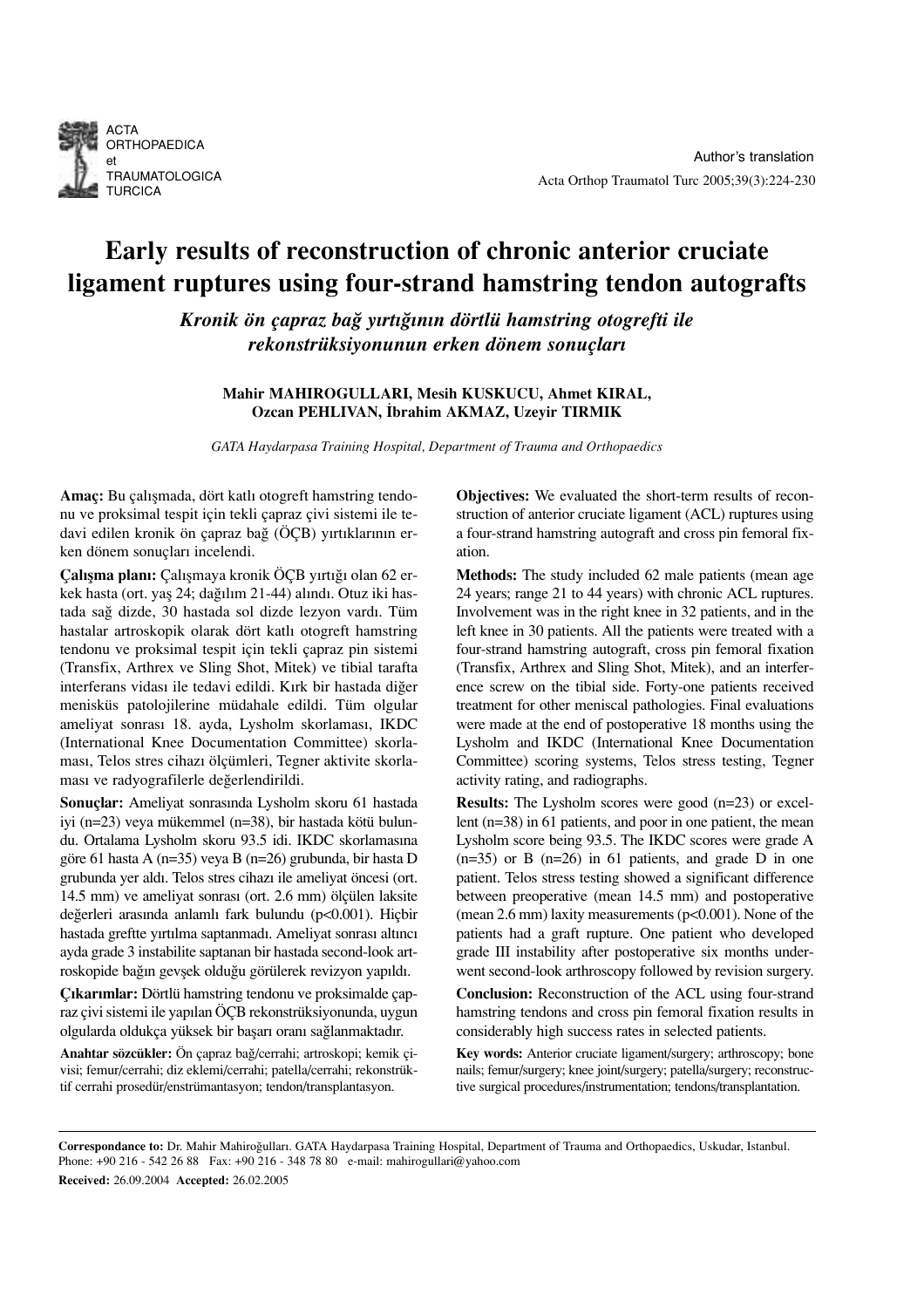Anterior cruciate ligament (ACL) rupture is one of the major knee injuries throughout the world. ACL reconstruction is commonly performed in Turkey as well. Chronic ACL reconstruction has become increasingly popular particularly in the last three decades and several methods of reconstruction have been proposed. Number of patients undergoing ACL reconstruction has risen and more favorable results have been obtained with the advances in arthroscopic surgery and developments in ACL reconstruction equipment. A number of graft types have been developed in line with the developments in surgical equipment. BTB (bone-tendon-bone) and hamstring autografts are the most commonly used grafts of choice today. Post-operative rehabilitation protocols have also been developed significantly and accelerated early rehabilitation has become more popular. As better and firmer fixation was required to provide for early rehabilitation, better graft fixation methods have been developed as well. Rapid advances and changes starting with the use of interference screws were followed by EndoButton and cross pin systems. (1,2,3,4,5,6,7,8)

The purpose of this present study was to investigate the clinical results of single cross pin systems (Transfix [Arthrex], Slingshot [Mitek]) used in the femoral fixation of a four-strand hamstring autograft.

## Patients and methods

A total of 62 patients diagnosed with chronic ACL rupture between 2000 and 2003 were administered with arthroscopic four-strand hamstring autograft and single metal cross pin system of 50 mm length for the proximal fixation (28 patients with transfix and 34 patients with slingshot cross pin) and interference screw on the tibial side. The results of these operations were investigated in this prospective non-randomized clinical study.

All patients were male with a mean age of 24 years (range:  $21 - 44$  years) at the time of surgery. While 32 patients had right knee lesions, the remaining 30 patients had lesions in the left knee. Of the patients, 18 had sustained ACL rupture while engaged in a recreational sports activity, whereas 32 had done so during military training and the remaining 12, during military operations. None of the patients had been engaged in a sports activity professionally. Mean elapsed time from trauma to surgery was 12 months (range:  $3 - 36$  months).

Patients administered with subchondral drilling or with microfractures due to severe cartilage lesions were excluded. Of the patients, 41 underwent additional meniscal surgery as deemed necessary during the operation. Of these, 13 patients were observed with tears in the medial meniscus while 17 patients had meniscal tears in the lateral meniscus. The remaining 11 patients had tears in both menisci. Of these patients with meniscal tears, 32 underwent partial meniscectomy and 9 had meniscal repair by using the "all-inside" (rapidlock - mitek) technique.

Diagnosis was based primarily on anamnesis and physical examination. The patients were administered with anterior drawer, Lachman and pivot shift tests. Diagnosis was confirmed by using MRI and Telos stress device. A noteworthy characteristic reported in all their anamneses was the fact that they had heard or felt a popping sound, a classical ACL rupture symptom, followed by rapid swelling in the knee, which incapacitated them, resulting in immobility. Of the 62 patients, 18 had presented at our clinic with acute injury and were administered with 3 months of conservative therapy to relieve symptoms and provide ROM again. Reconstruction was planned for a later date.

#### Surgical approach

All the patients were operated in a supine position under spinal or general anesthesia by using tourniquet. Firstly, diagnostic arthroscopy was performed and ACL rupture was confirmed visually. Four-strand semitendinosus and gracilis tendon grafts were prepared. When arthroscopy was reinitiated, meniscal pathologies were operated at first. Adequate amount of notchplasty was performed for all the patients. Tibial and femoral tunnels were prepared by using guides to accommodate the graft. The graft was hanged over the cross pin on the femoral side by utilizing the guides and wires for the systems (Figure 1). Holding wire and holding hook did not meet and missed the target in the femoral tunnel during the operation of the 5 patients out of the 62 patients. A second or third attempt was necessary for these patients. Holding wire broke in three of the patients and had to be replaced. While placing a fixation screw, the holding wire was moved in small steps from lateral to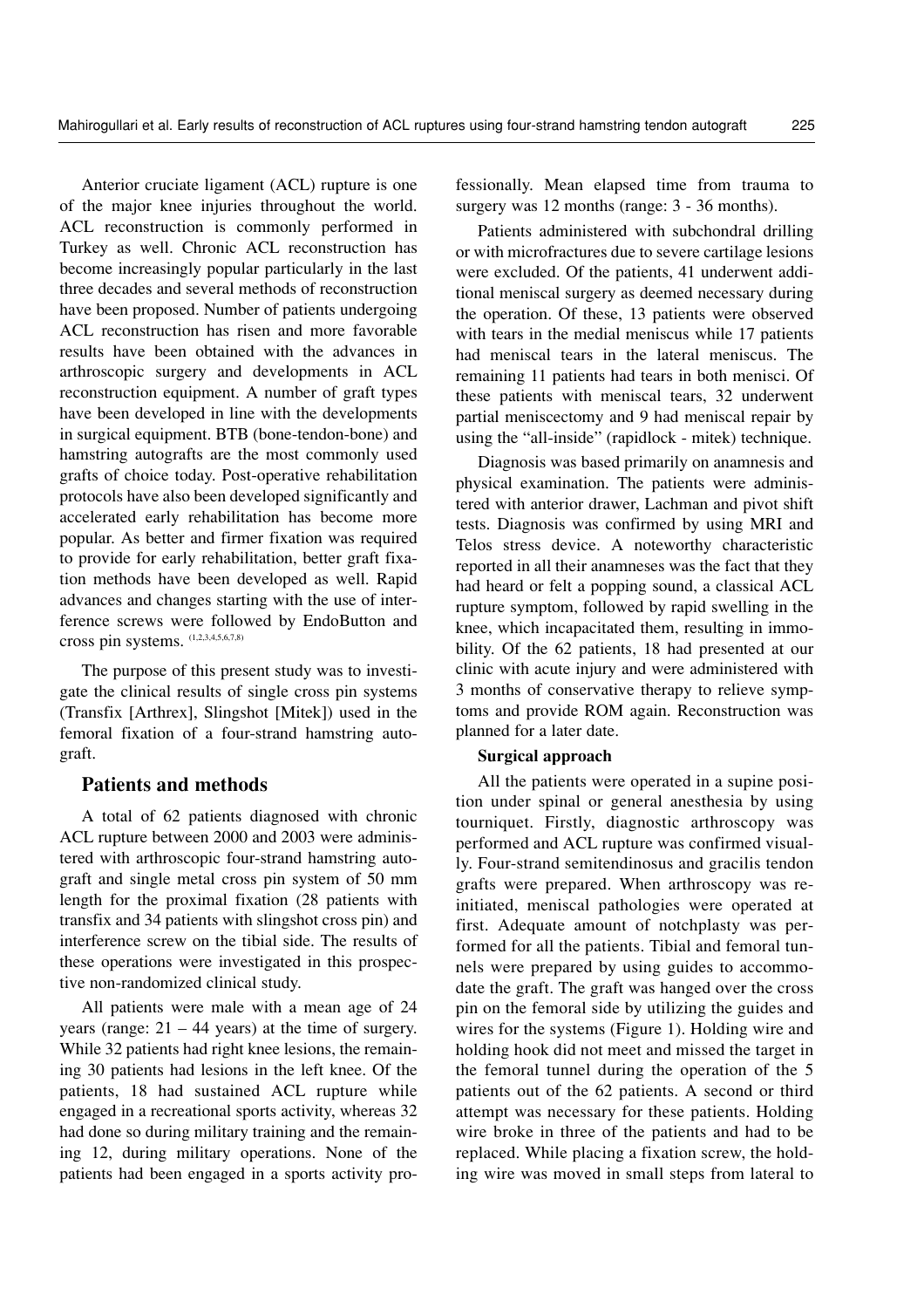medial to avoid jamming. The patients were administered with titanium interference screws developed for soft tissue. The screws were of the correct sizes according to tibial tunnel diameter and length (8x25, 8x30, 9x25, 9x30mm) for each of the patients. Particularly for the patients whose graft was not completely in the tunnel, 12 patients were administered with additional fixation with titanium cancellous screws with spiked washers and 16 patients with titanium staple. The mean time of surgery in our series was 75 minutes

#### Post-Operative Period

(range: 60 – 120 minutes).

All patients used long adjustable knee braces for three months following surgery to provide more controlled stepping. For the first three weeks only static stepping for balance was allowed. In order to provide protection against hyperextension while stepping, brace angle were started with  $-10^{\circ}$  extension and  $+80^\circ$  flexion, increasing flexion by  $10^\circ$ weekly. Extension was left free when not stepped on. During the fifth week, flexion was limited to +110° but limits were removed for extension. Full range of motion was allowed by the sixth week. Exercises were performed during this process. Jogging was allowed after the third month and they were allowed to participate in non-competitive sports after the sixth month. The patients were given full freedom in their activities after the ninth month  $(9,10)$ 

## Evaluation

Functional and clinical assessment of the patients

was made in the 18th post-operative month. Lysholm scoring, IKDC (International Knee Documentation Committee) scoring, Telos stress device measurements, thigh atrophy measurement performed 15 cm proximal to patella's proximal end, and Tegner activity scoring were taken into consideration in the clinical evaluation. A simultaneous radiological assessment was carried out as well and the patients were checked for arthritic alterations and loss of fixation. $(9,11,12)$ 

# Results

Functional and clinical assessments of the 62 patients were based on the clinical findings in the 18th post-operative month.

Of the 62 patients, 61 were categorized as good or excellent according to the Lysholm scores, with a mean Lysholm score of 93,5. One patient was classified as poor. While 61 patients were established in A and B groups according to IKDC scoring, one patient was observed in group D (Table 1). The patient with a poor outcome was the same patient for both classifications. The patient had grade III instability at 6 months after surgery. The patient underwent "second look" arthroscopy. The ligament was observed to be intact but it was not tight. The patient was subjected to a rehabilitation program until the 12th post-operative month. As there was only minimal improvement, revision surgery was performed.

None of the patients was observed with graft rupture. Lachman test results were  $1 + in 14$  patients.

While 38 of the 61 patients were categorized as



Figure 1. Use of cross pin system guide Figure 2. Measurement by using Telos stress device

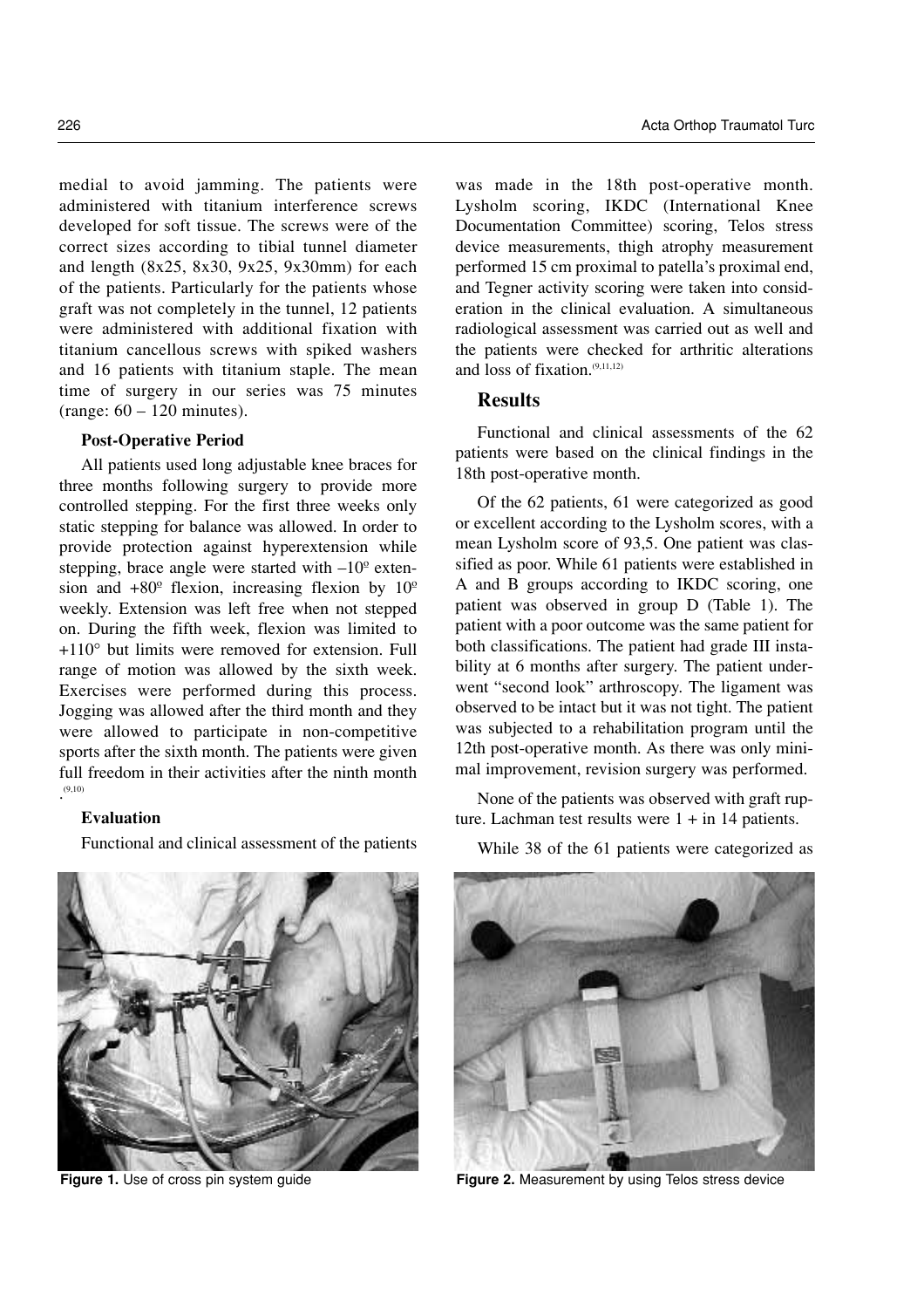excellent, the remaining 23 patients were classified as good. More pain, thigh atrophy and minimal instability were the reasons for lower scores in the patients who were classified as good.

IKDC scoring resulted in 35 patients being categorized in group A and 26 patients being categorized as group B. The 26 patients in group B were those who had Lachman 1+ instability and had less than 5∞ loss of extension with 10∞ loss of flexion. The loss of flexion was more profound.

While the 32 patients who had undergone partial meniscectomy had a mean Lysholm score of 93.3, the mean Lysholm score for the group of patients who had sutures was 94.4. Of the 9 patients who had sutures, 6 (54%) were classified into group A according to IKDC scoring and three were in group B. Of the patients who had meniscectomy, 18 patients were in group A (57.6%) and 14 patients were in group B.

In the measurements taken from 15 cm proximal to upper pole of the patella, 12 patients were observed with 2 cm and 5 patients were observed with 3 cm atrophy.

None of the patients had significant hamstring or anterior knee pain while squatting down.

Lateral graphs for both knees were taken by applying 15 kg force during measurements carried out by using Telos stress device (Figure 2). Measurements were between back of femoral condyle and tibial plateau posterior border. Measurements of 10 mm and over indicated ACL pathologies. The difference between the left and right knees was established. A measurement of over 10 mm was observed only in one of the patients. Comparative results revealed differences of 3-5 mm in 26 patients and differences of 1-2 mm in 35 patients. These results were consistent with IKDC ligament examination. The difference between preoperative (mean 14.5mm) and post-operative (mean 2.6mm) laxity measurements carried out on a Telos stress device was statistically significant (Wilcoxon test,  $p < 0.001$ ).

Tegner activity scores demonstrated that 46 patients had moved up to "level 6" or "level 7" from "level 4". The rest of the patients remained stable at their levels which were 4 or 5. Running and playing

(a)  $\qquad \qquad (b)$ 

Figure 3.(a) Anterior posterior graph at the 18th postoperative month,(b) Lateral graph at the 18th postoperative month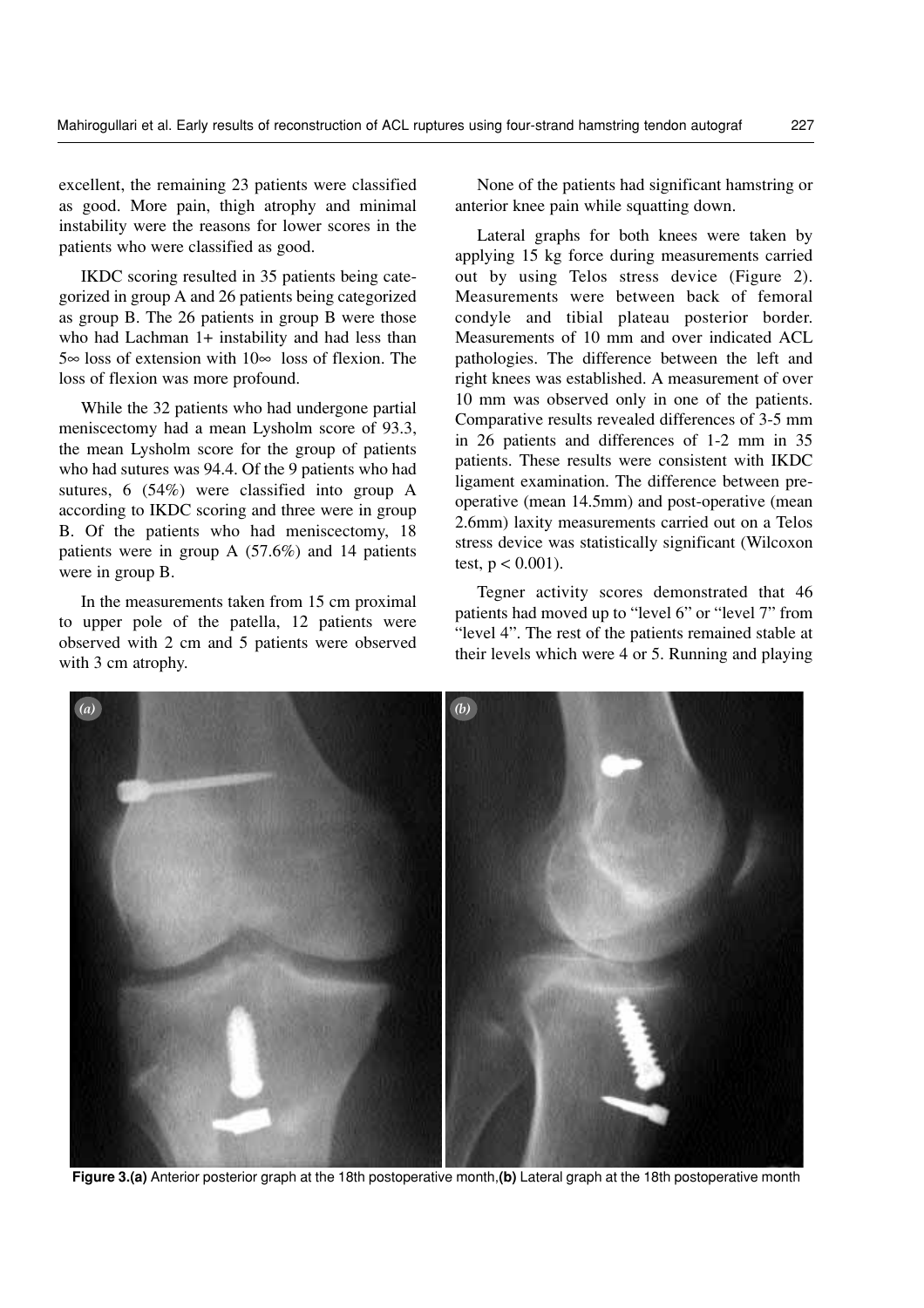football were the most significant factors in Tegner activity scores. While the mean Tegner activity score before the operation was 4 (range: 3-4), post-operative mean score was observed to be 6 (range: 4-7).

At the end of the follow-up period radiological assessment did not reveal new osteoarthritic alterations in any of the patients. Moreover, osteoarthritis observed before and during the operation in some of the patients had not progressed postoperatively. None of the patients were established with inadequate femoral and tibial fixation as a result of radiological investigations (Figure 3-4).

None of the patients demonstrated complications such as infection, deep vein thrombosis or reflex sympathetic dystrophy.

# **Discussion**

ACL rupture is one of the most common knee pathologies. ACL reconstruction is of major importance as it maintains knee stability and prevents osteoarthritic alterations which can develop rapidly. Various grafts and approaches are being utilized for ACL reconstruction in modern surgery. However, BTB and Hamstring autografts are among the most popular ones. Although BTB graft has been described as the golden standard, four-strand hamstring tendon autograft has also been utilized extensively. However, four-strand hamstring tendon autograft is not recommended for patients with higher body weight (above 90 kg), those who are short-distance runners, those with medial laxicity and those with a pivot shift test result of  $4 (+)$ . Surgeons are required to make the decision regarding the approach to be followed for patients with the above mentioned contra-indications. The patients with the above mentioned contra-indications have not undergone reconstruction by utilizing four-strand hamstring graft in our clinic. $(1,13,14)$ 

The methods for fixing hamstring grafts vary, as well. The most common ones are absorbable screws, EndoButton and cross pin systems.

In a study carried out by Brand et al. on graft fixation materials, which was published in the year 2000, it was reported that cross pinning system was not inferior to EndoButton and other fixation methods in terms of strength and load bearing. However, it was stated that it presented certain disadvantages as it required an extra incision and may lead to tunnel widening due to its positioning deep inside the tunnel.  $(7)$ 

Rigidity and tension strength of quadruple tendon and patellar tendon femoral fixation techniques were investigated in a porcine study carried out by Becker et al. They fixed hamstrings by using transfix cross pin or absorbable screw, while patellar tendons were fixed with titanium interference screws before subjecting them to tests under laboratory conditions. It was reported that transfix was superior to the other two methods in terms of both rigidity and tension strength.  $(15)$ 

Clark et al. published the results of both their study on animal model and their clinical study in their article on using femoral cross pins. It was reported that the mean Lysholm and Tegner scores for the 22 patients after a 30-month follow-up period were 93 (range: 83-100) and 6 (range: 3-9) respectively. IKDC scoring demonstrated that 3 patients were normal, 15 patients were close to normal, 3 patients were abnormal and 1 patient was severely abnormal. When their results were compared with our study, it was noted that the mean Lysholm scores were the same. Tegner scores were observed to be similar as well. According to IKDC scoring system, our results appeared to be better. However, given the shorter follow-up period of 18 months in our study, certain changes might be expected over time. Clark et al. stated that it cross pin femoral fixation was the method of choice when compared with the other femoral fixation techniques as it provided adequate femoral fixation, it was applicable through arthroscopy with a limited amount of incision and it allowed sufficient reconstruction. It was reported that two patients had undergone revision surgery due to pin migration in that same study. Similarly, the pins of two patients of the same cohort were removed two years after the operation due to iliotibial band irritation. Our patients were not observed with pin migration or  $irritation.<sup>(16)</sup>$ 

As Ma et al. stated in their study, distant femoral fixation methods of hamstring tendons such as cross pin technique provided better bone tendon healing than methods using inside-tunnel screws. At least, tendon is in complete contact with the bone and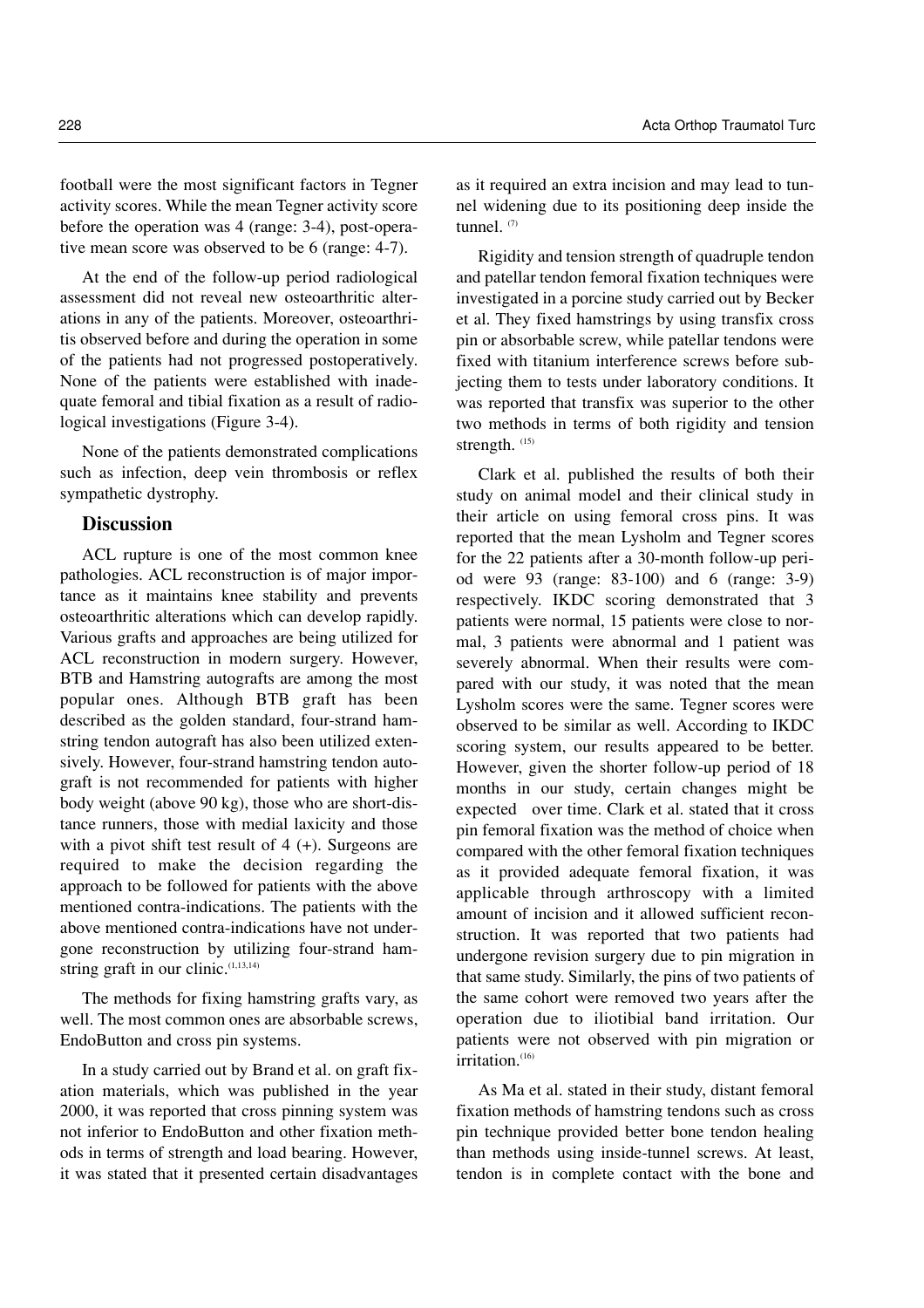healing surface is increased. There is a screw between the bone and tendon when a screw is used. A point of critical importance in cross pin method in our opinion is making certain that the tendon diameter and tunnel diameter are exactly the same and that the tendon barely fits into the tunnel, as this will allow only a limited amount of synovial fluid into the tunnel and potential tunnel widening will be kept at a minimum. Tibial side is generally fixed by utilizing interference screws in patients undergoing reconstruction by using the cross pin system. Furthermore, staples or cancellous screws with spiked washer are used to provide additional support. Implementing a system similar to cross pin system on the tibial side or executing outside-tunnel fixation without using interference screws may hamper tendon bone healing less. (17)

The same study also aimed at demonstrating that fixation of hamstring graft on the femoral side immediately at tunnel orifice was more advantageous to distant fixation methods such as EndoButton. However, neither of the methods was observed to be superior to the other. When the approaches were compared in terms of tunnel enlargement, it was observed that tunnel orifice enlargement was observed when screws were used as well. They proposed that this may be attributed to micro movement, synovial fluid and difficulty of the surgical techniques. $(17)$ 

Hame et al. investigated the efficacy of notchplasty and reported that a certain amount of notchplasty, even if very limited, was required to provide the most suitable placement in the tunnel. Similarly, Horner et al. stressed the importance of notchplasty in preventing graft jamming and providing favorable tunnel placement. Taser underlined that notchplasty had to be performed until posterior border of the notch could be seen. Taser also pointed out that if graft jamming occurred in the roof of the notch after the placement of the graft, that part had to be removed shaved as well. All our patients underwent notchplasty in this present study. In narrow notches, lateral wall of the notch has to be removed shaved as well, to prevent graft jamming. As Hame et al. emphasized, an unexaggerated amount of notchplasty is essential in preventing early loosening. $(4,6,18,19)$ 

Klein et al. measured femoral tunnel width in

patients they operated by using femoral cross pin. The mean Lysholm score for 27 patients after an 18 month follow-up was reported to be 92.6. According to IKDC scoring, 11 patients were categorized into group A, 13 patients were categorized into group B and 2 patients were categorized into group C. Their clinical results are similar to the ones we observed in our current study. Klein et al. reported in the same article that all their patients were observed with some degree of tunnel enlargement, but the enlargement was not consistent with the clinical results. Tunnel widening was not reported to be associated with "bungee" rope or "windshield wiper" effect but it may have been associated with the fact that the loosening around the cross pin might have resulted in pressure being applied to the walls around the graft. The patients in our present study were not evaluated in terms of tunnel enlargement. However, standard lateral graph images taken at 1 meter at the 12th month revealed images suggesting tunnel enlargement of various proportions.

In conclusion, autogenous four-strand hamstring tendon graft and cross pin femoral fixation of that graft yielded a significantly high rate of success in reconstruction of ACL in patients who do not participate in high activity sports, who do not have (+4) pivot-shift instability, who do not have general articular laxicity and chronic medial laxicity. We maintain that reconstruction of ACL by utilizing cross pin fixation system and four-strand hamstring tendon is a successful approach and it should be an approach of choice for indicated patients.

## References

- 1. Shelbourne KD, Gray T. Results of anterior cruciate ligament reconstruction based on meniscus and articular cartilage status at the time of surgery. Five- to fifteen-year evaluations. Am J Sports Med 2000;28:446-52.
- 2. Rose T, Engel T, Bernhard J, Hepp P, Josten C, Lill H, et al. Differences in the rehabilitation period following two methods of anterior cruciate ligament replacement: semitendinosus/gracilis tendon vs. ligamentum patellae. Knee Surg Sports Traumatol Arthrosc 2004;12:189-97.
- 3. Aglietti P, Buzzi R, Menchetti PM, Giron F. Arthroscopically assisted semitendinosus and gracilis tendon graft in reconstruction for acute anterior cruciate ligament injuries in athletes. Am J Sports Med 1996;24:726-31.
- 4. Harner CD, Fu FH, Irrgang JJ, Vogrin TM. Anterior and posterior cruciate ligament reconstruction in the new millennium: a global perspective. Knee Surg Sports Traumatol Arthrosc 2001;9:330-6.
- 5. Muneta T, Sekiya I, Yagishita K, Ogiuchi T, Yamamoto H, Shinomiya K. Two-bundle reconstruction of the anterior cru-